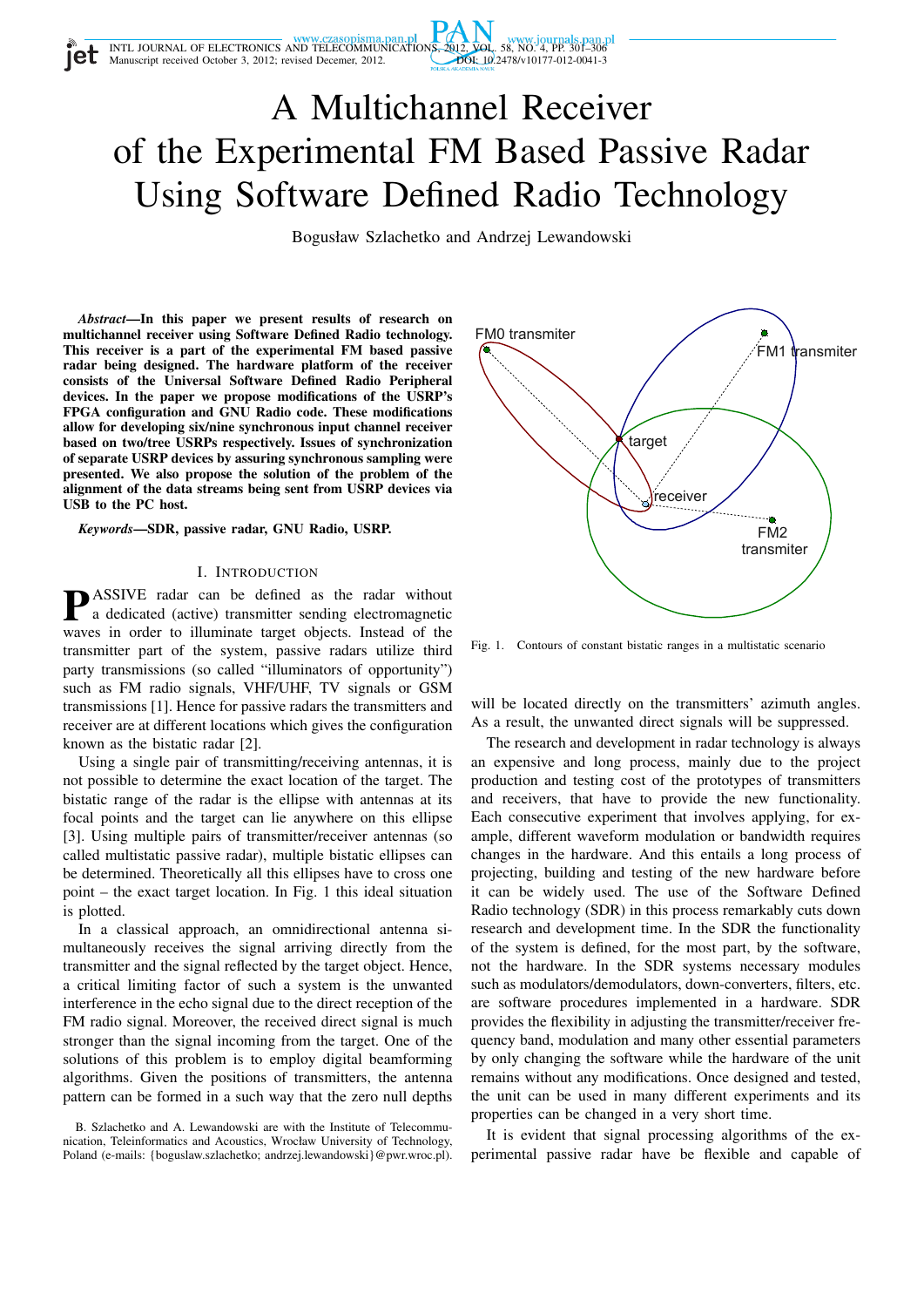www.czasopisma.pan.pl

accommodating to changing electromagnetic environment of a radar's location. So the SDR approach seems to be the best solution, especially at the research stage.

Employing the SDR technology in communications and radars is not a new idea [4], [5], but it has become more popular in the last few years when the new high speed multichannel AD converters have become purchasable and the GNU Radio project was established. Some researchers try to utilize the UMTS (Universal Mobile Telecommunication System) or DVB (Digital Video Broadcaster) signals to develop passive radar [6]. Petri et al. [7] have performed some experiments with moving objects like cars and trucks obtaining promising results. They argue that the bandwidth of UMTS signal is high (5MHz) and this allows for achieving the better range resolution then utilizing narrower signals. The main disadvantages of their radar are: the short range (only few kilometers) and a lack of UMTS transmitters far away from big urban areas, which restricts the possible applications of this kind of a surveillance system. Other researchers try to utilize the analog television signals. Howland in [8] has shown that the range of his passive radar can exceed 100 kilometers, but at the cost of resolution. This system didn't use SDR architecture principles because in 1999 SDR was a brand new idea. Another passive radar concept utilizing WIFI systems was presented by Rzewuski and Kulpa [9]. Asset of such systems is wide signal bandwidth 20MHz, which provides theoretical bistatic resolution about 15m.

FM-based SDR systems are outstanding among others in the passive radar applications. Many publications present using analog radio broadcasting transmitters as the illuminators [10], [11], [12], [13], [14], [15]. The main advantages of using FM signals are: simplicity of building the receiver (even if one doesn't use SDR approach), wide accessibility of FM signals at all locations in almost all countries, strong power of transmitted signals and high range of detection. Howland in [13] has shown that it is possible to reach bistatic range of 150km (in the real world experiment the bistatic range of 10km with 1.5km resolution resolution was achieved). The research performed by O'Hagan [14] has demonstrated the useful target detection in bistatic range of 70km (20km experimentally).

Our research has been focused on building the multichannel receiver for the experimental, FM-based, passive radar. As the Commercial Off The Shelf (COTS) hardware platform for receiver, the Universal Software Radio Peripheral (USRP) from Ettus company was chosen. These hardware devices are widely used in many application. Friedman et al. have built the system for estimating the angle of arrival for relative interferometric localization [11]. This system consists of the specialized transmitter and the receiver both realized on the USRP devices. Berizzi et al. in [6] have demonstrated the using USRPs in the short range, high resolution surveillance radar system for detecting land vehicles. Heunis et al have presented the prototype of a passive radar utilizing FM transmitter as "illuminators of opportunity" [12]. This prototype allows them to capture the signals for only two synchronous channels, so there is a problem with separating the direct signal from the echo. The beamforming algorithm can't be used in this case because of a lack of sufficient number of synchronously

captured signals. Our receiver solves this problem providing six or nine synchronous receiving channels.

### II. FM RECEIVER IN SDR TECHNOLOGY

Our receiver of the passive radar has to ensure multichannel acquisition of signals from radar's antennas and conversion of these signals to a digital form. The term multichannel refers to the synchronous sampling of at least 6 channels. This requirement was imposed by the digital beamforming algorithm in the next stage of the signal processing.

There are a lot of the receivers that conform to this specification. In our opinion the simplest solution that offers a high degree of reconfigurability is to take advantage of the SDR technology. The SDR approach is characterized by the flexibility and the reconfiguration capability that cannot be achieved in standard (hardware) radio systems. This is especially valuable feature for an experimental system such as the passive radar under research.

One of the most popular SDR projects is the GNU Radio [16]. This project contains a large library of functions written in Python/C++ language (for the PC computer of the SDR system) and the library of several basic components for programming the FPGA device implementing basic functions of a digital radio receiver. Moreover the GNU Radio project contains a detailed specification (schematics, PCBs and BOMs) of the required hardware of the system. The whole GNU Radio project is available under GNU license that does not restrict free use of GNU Radio components in research and commercial projects.

# *A. Universal Software Radio Peripheral – the Hardware Platform of the Receiver*

Perhaps the most straightforward choice of a hardware platform for the GNU Radio-based passive radar is a device especially designed for the GNU Radio project, namely Universal Software Radio Peripheral – USRP. USRP's (ver. 2) mainboard contains:

- two AD9862 codecs each of them contains two 64MS/s, 12-bit A/D converters and two 128 MS/s, 14-bit D/A converters
- an Altera Cyclone FPGA device
- a Cypress USB 2.0 controller
- four expansion slots for daughtercards two receiving (RX) and two transmitting (TX) channels

There are many different models of daughtercards available (receivers, transmitters, and transceivers). Receivers offer the radio frequency range from 1-250MHz (Basic RX) up to 300MHz-4GHz (BURX). Because the passive radar being designed is FM based (RF range 88-108MHz), for our project we chose the Basic RX as the daughtercard modules.

Theoretically, USRP device allows for receiving any radio signal (using appropriate input circuits on daughtercards) with 32 MHz bandwidth. However USB 2.0 interface of the USRP device limits transfer speed of received signal to the outside of the device. The documentation of the GNU Radio project states that the highest data transfer rate between the USRP device and PC host computer is 32 MB/s. The USRP uses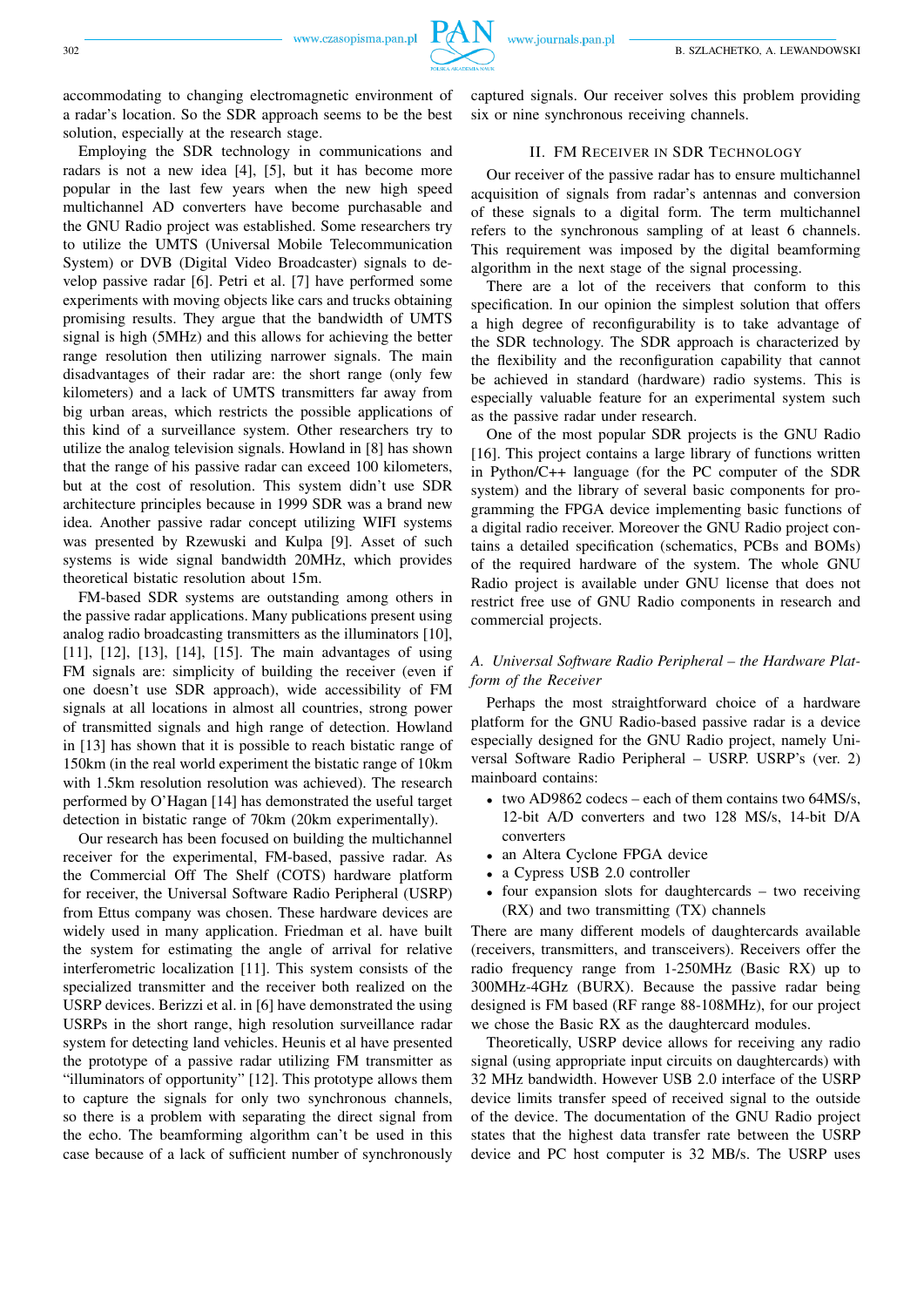$P\!A$ www.czasopisma.pan.pl www.journals.pan.pl A MULTICHANNEL RECEIVER OF THE EXPERIMENTAL FM BASED PASSIVE RADAR USING SOFTWARE DEFINED RADIO TECHNOLOGY 303



Fig. 2. Functional diagram of USRP device.

16-bit word length for each real-valued sample. Standard configuration of the FPGA device contains digital down conversion (DDC) block that for each real-valued input sample produces two 16-bit values – I (in phase) and Q (quadrature) representing complex IQ signal. As a result a single sample of complex signal (after down conversion) is a 32-bit value. Taking into account this fact the actual restriction of signal's bandwidth is as follows:

- 8MHz for one channel/USRP configuration
- 4MHz for two channels/USRP configuration
- 2MHz for four channels/USRP configuration

### III. THE IDEA OF CONSTRUCTING A MULTICHANNEL FM RECEIVER USING USRP DEVICES

In the standard (factory) configuration of the USRP's FPGA device there are two receiving (RX) and two transmitting (TX) channels. These default settings can be found in the config.vh (the Verilog header file) in the GNU Radio project directory.

'include "../include/common\_conf\_2rxhb\_2tx.vh" //'include "../include/common\_conf\_4rx\_0tx.vh"

In order to allow acquisition for all four A/D channels of the USRP device, one should uncomment the first line and comment the second one:

//'include "../i...e/common\_conf\_2rxhb\_2tx.vh" 'include "../include/common\_conf\_4rx\_0tx.vh"

As a result after building the GNU Radio project and programming of the USRP's FPGA circuit, we get the USRP device with four RX channels (there are no TX channels in this configuration). This configuration is shown in Fig. 3.

In each channel transmitting digital data via the USB interface to the PC host there are 16-bit in-phase (I) and quadrature (Q) components. Therefore in the Verilog code of the GNU Radio project there are eight channels with the USRP's output data: ch0rx,...,ch7rx.



Fig. 3. Configuration of a single USRP device with four receiving channels.



Fig. 4. Configuration of a single USRP in muliUSRP mode.

As mentioned previously the beamforming algorithm that will be used in the signal processing path requires simultaneous acquisition of signals in at least 6 channels. Hence more than one USRP device have to be used in the receiver of the radar.

In order to allow several USRP devices to work synchronously (so called multiUSRP mode), the GNU Radio project contains directory:

usrp/fpga/toplevel/usrp\_multi

with the appropriate Verilog code for the FPGAs of the USRP devices. In the usrp multi.v file ch0rx and ch1rx channels of each USRP device are not connected to the DDC components (down-converting and decimation of sampled input signals). Instead of this, they are connected to the output of the 32-bit counter. The GNU Radio software of the PC host computer uses this counter to synchronize independent data streams being transmitted via USB interfaces. These data from separate USRP devices are written to the PC memory buffers with different delays. Utilizing the sample counter solves the problem of data synchronization – the PC software creates one coherent data stream with signal samples aligned in time.

Configuration of the USRP's FPGA described above is presented in Fig. 4. Most significant 16 bits of the counter are sent as the ch0rx signal, whereas least significant 16 bits are sent as the ch1rx signal. The ch4rx and ch5rx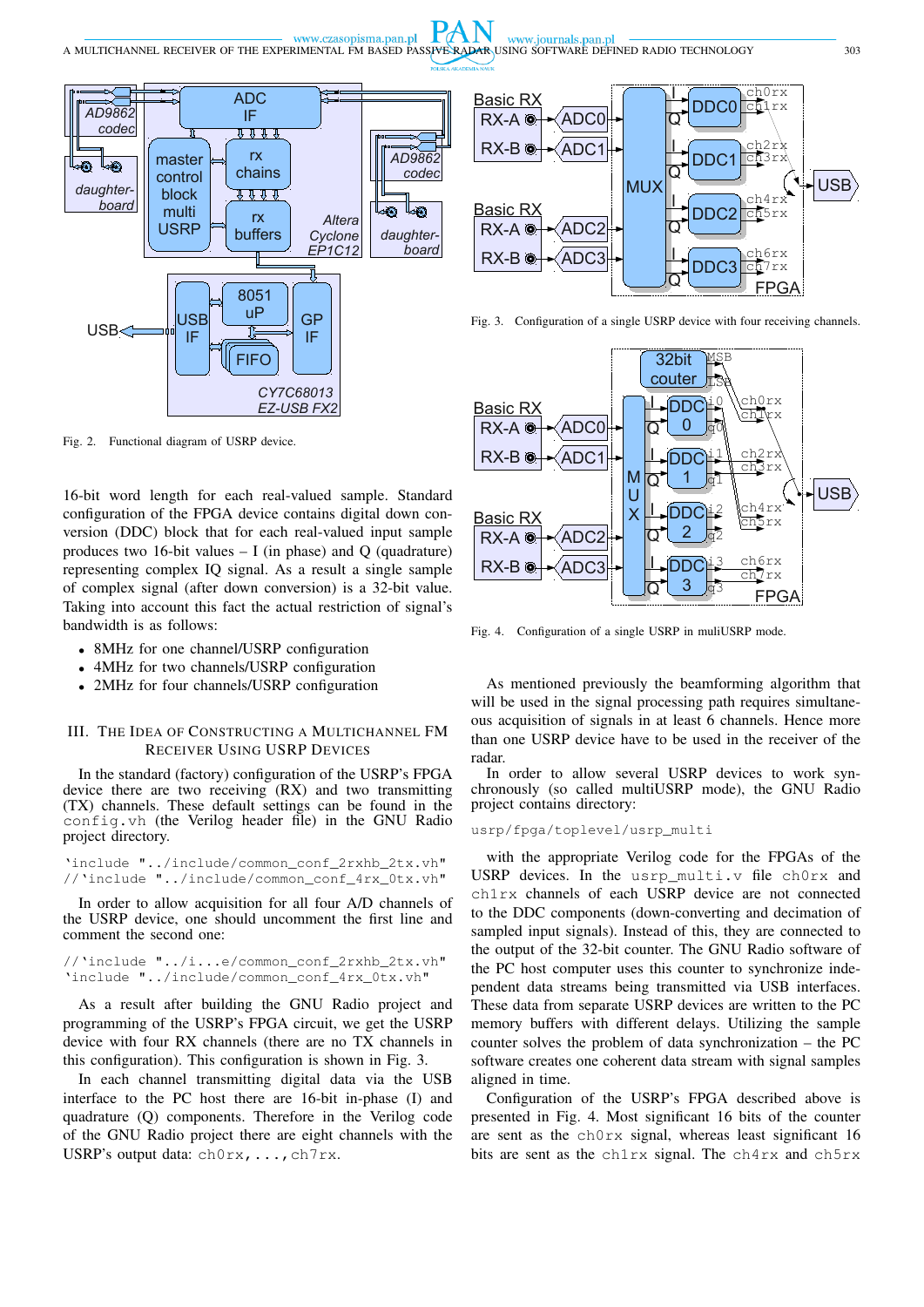



Fig. 5. Six-channels receiver using two USRPs (master-slave mode).



Fig. 6. Nine-channels receiver using three USRPs (master-slave mode).

signals contain data from the DDC0 block while data from DDC2 block are being lost. As a result the PC host receives via its USB interfaces data from three (not four) ADC channels (ADC0, ADC1, ADC3) and the 32-bit counter.

### *A. USRP Clock and 32-bit Counter Synchronization*

In order to construct the receiver with more than four RX channels, two or more USRP devices must work synchronously (the multiUSRP mode). Therefore a stable source of a digital clock signal have to be used for synchronous sampling in all USRP receivers. According to the documentation [17], the synchronous acquisition of signals by a number of the USRP devices can be achieved with master/slave mode of operation. In this case one of the USRP devices works as the master providing the clock signal for remaining USRP receivers working as the slaves as presented in Fig. 5 and in Fig. 6.

In order to enable master/slave mode of operation some hardware modifications have to be made (these modifications are USRP's revision-dependent). In the case of REV. 4.5 the procedure is as follows (see Fig. 7) [18]:

- on the master USRP board
	- solder an SMA connector ( the J2002 point) it will be the master clock output clk\_out
- on the slave USRP board
	- solder an SMA connector (the J2001 point) it will be the slave clock input clk in
	- remove R2029 (0 [Ohm]) and solder it in the R2030's place. This blocks internal clock of the slave device
	- remove C925 and solder it in the C926's place
	- remove C924

The slave devices can be connected in daisy chain manner (J2002 to J2001).

After applying modifications described above we have performed experiments (two USRPs in master/slave mode) in order to evaluate the quality of the synchronization of USRP devices. Our measurements showed that in the master/slave mode of operation the clock signal arriving at clk\_in pin is delayed approximately by 6ns. It means that for 44MHz clock the slave devices' clock is delayed for about 1/4 of the period.

Deeper investigation of this issue revealed that this problem is inherent in the USRP's design. The clock signal of the master device is connected through the clock distribution circuit AD9513-CLK (U702) to the J2002 connector, then through the SMA cable to the J2001 of the slave device and finally to its AD9513-CLK circuit (Fig. 7). Hence, the propagation times of these two AD9513 ICs contribute to the total clock delay, which gives the value of 6ns. It means that, in fact, in order to get synchronous sampling in the multiUSRP mode, the external, stable source of the clock signal for all the USRP devices has to be provided.

In order to solve this problem we propose modification of the multiUSRP master/slave mode of operation by applying an external, common, stable clock source as shown in Fig. 8.

As mentioned previously, configuration of the FPGAs of the USRP devices working in the multiUSRP mode (the code in the usrp/fpga/toplevel/usrp\_multi directory) introduce 32-bit sample counter. In the PC software, in the multi usrp object (the usrp multi.py file) there is the special method used for resetting this counter to zero for each USRP device in prior to start the acquisition. This procedure would be useless if it was based only on commands sent via USB because the operating system can't guarantee that reset commands will arrive at the USRP devices at the same time. This procedure is complemented by additional hardware line between the USRP devices [18]. Documentation states that the IO15 pins of the BasicRX cards of master and slaves devices have to be wired in order to properly synchronize the counter reset moment. The command of resetting of the counter to zero is sent only to the master USRP – it also sets IO15 output port to logical "0". Then the logical "1" is set and the rising edge of this signal resets the counters in all USRP devices.

### *B. Synchronously Working USRP Devices – the Configuration of the Host PC Application*

In order to receive data being sent via USB by USRP devices to the PC host, the code for the multiUSRP configuration from gr-usrp/src of the GNU Radio project should be used. In Fig. 9 the dataflow in the usrp\_multi object of the PC host application is presented.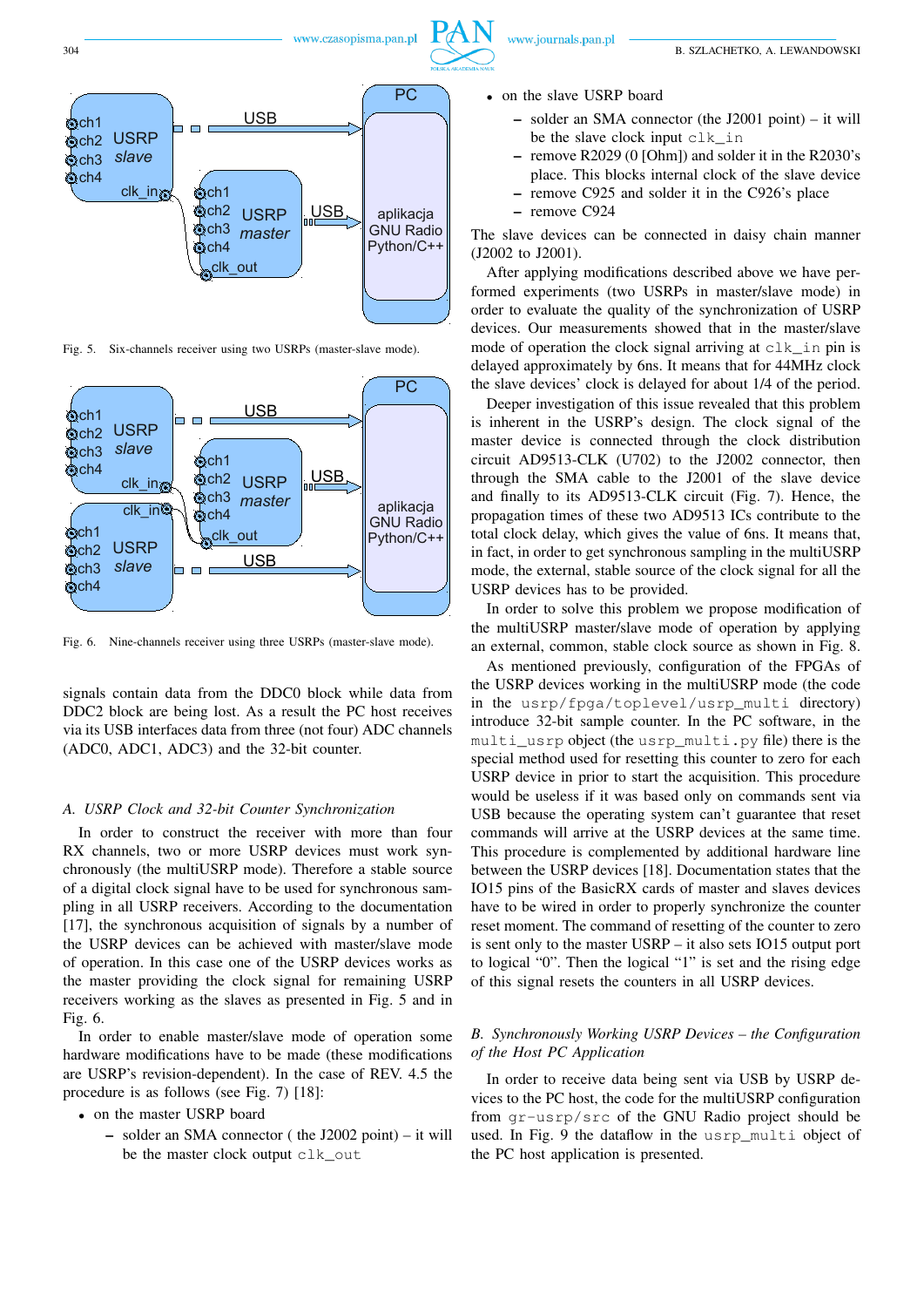

Fig. 7. USRP internal clock distribution circuit [18].



Fig. 8. Master-slave configuration with external clock.



Fig. 9. Dataflow in usrp\_multi object for multi USRP configuration (GNU Radio PC software).

USRP master and USRP slave are the objects collecting data being sent by the USRP devices via USB ports. As shown in Fig. 9, the data streams consist of four complex channels (eight 16-bit numbers) – the first one is the 32-bit counter. Remaining three channels contain data with sampled input signals. The data streams from USRP master and USRP slave are independent so in order to achieve mutual synchronization they have to be aligned.

This operation is performed by the object called gr.allign\_on\_samplenumbers\_ss that, based on the 32-bit counter, produces output data frames with identical values of this counter for all data streams from USRP devices. Each frame is then converted by the object named gr.interleaved\_short\_to\_complex so that at its outputs we get the frames consisting of four 32-bit numbers (I and Q components). These frames are then sent to the